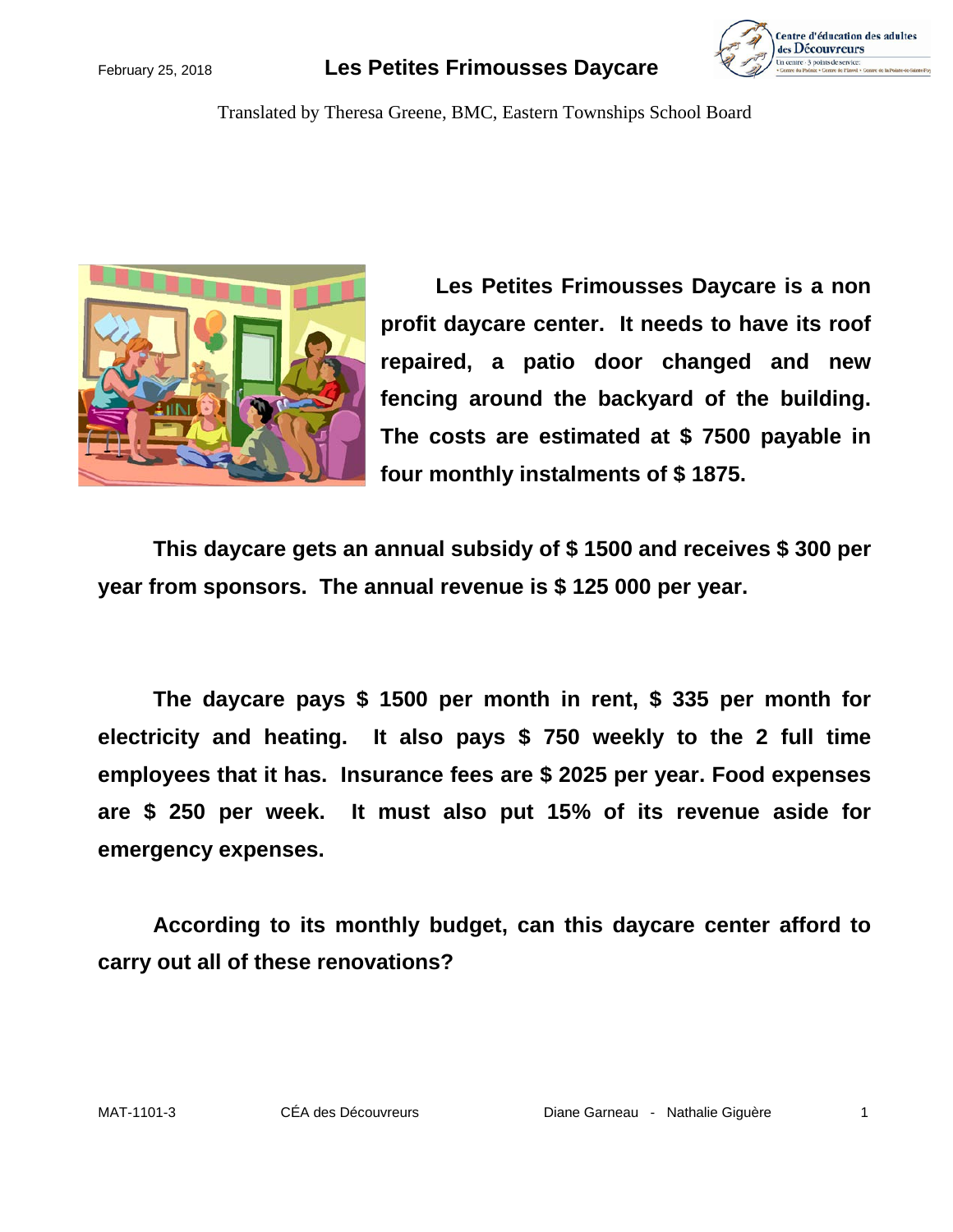February 25, 2018 **Les Petites Frimousses Daycare** 

**Task 1 : For each expense, establish the monthly amount and express it in** 

**the form of an arithmetic expression.**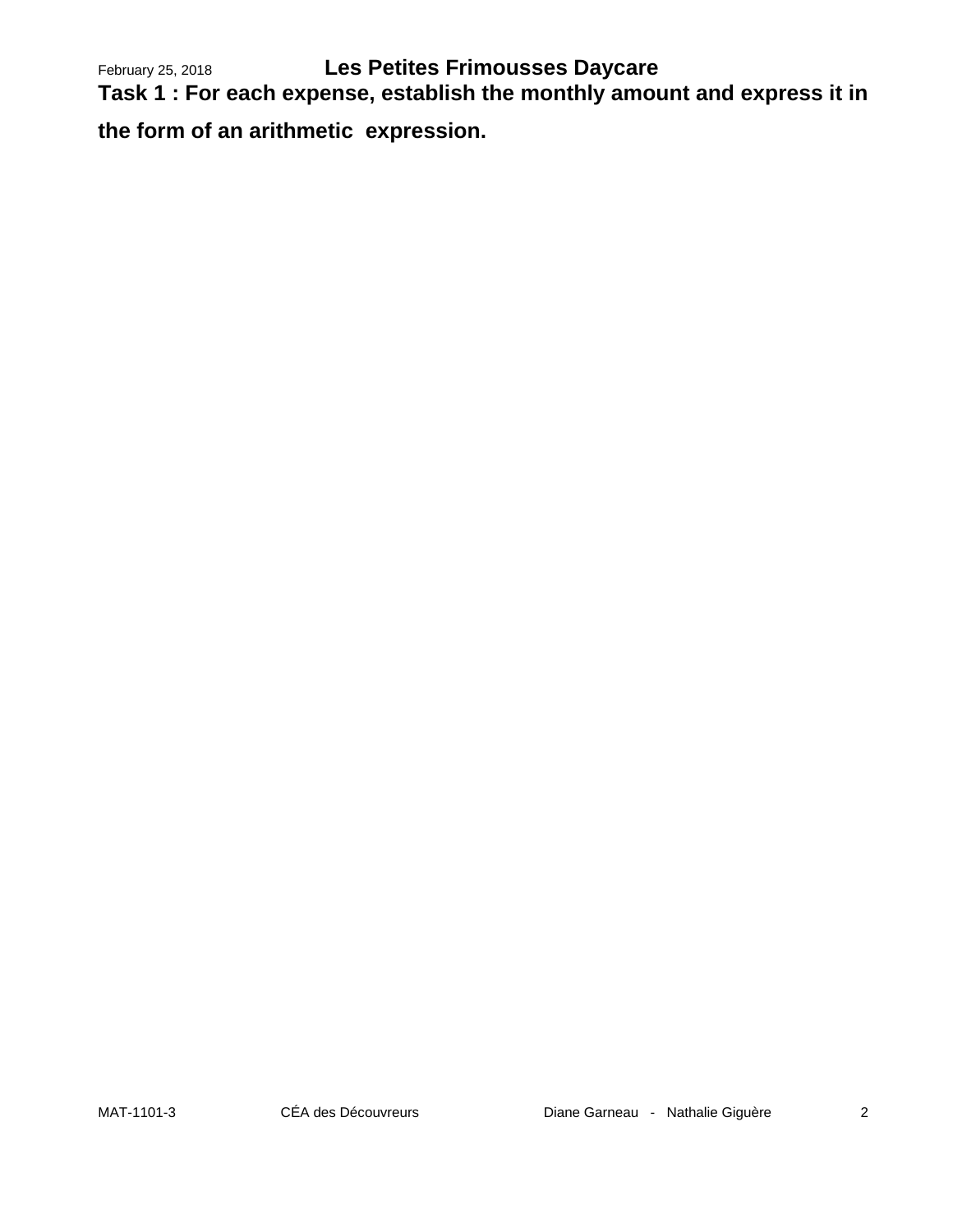# **Task 2 : Complete the table below :**

| <b>Budget</b>                                                         | <b>Monthly Amount</b> |
|-----------------------------------------------------------------------|-----------------------|
| <b>Revenus</b>                                                        |                       |
|                                                                       |                       |
|                                                                       |                       |
|                                                                       |                       |
| <b>Total revenue</b>                                                  |                       |
| <b>Expenses</b>                                                       |                       |
|                                                                       |                       |
|                                                                       |                       |
|                                                                       |                       |
|                                                                       |                       |
|                                                                       |                       |
|                                                                       |                       |
| Total expenses (before the calculation of the<br>emergency expenses): |                       |
| Additional amount for the emergency expenses :                        |                       |
| <b>Total expenses:</b>                                                |                       |
|                                                                       |                       |
| <b>Summary:</b>                                                       |                       |
| <b>Total revenues</b>                                                 |                       |
| <b>Total expenses</b>                                                 |                       |
| <b>Surplus or deficit</b>                                             |                       |

# **Will the Les Petites Frimousses Daycare be able to afford to do the renovations ?\_\_\_\_\_\_\_\_\_\_\_\_\_**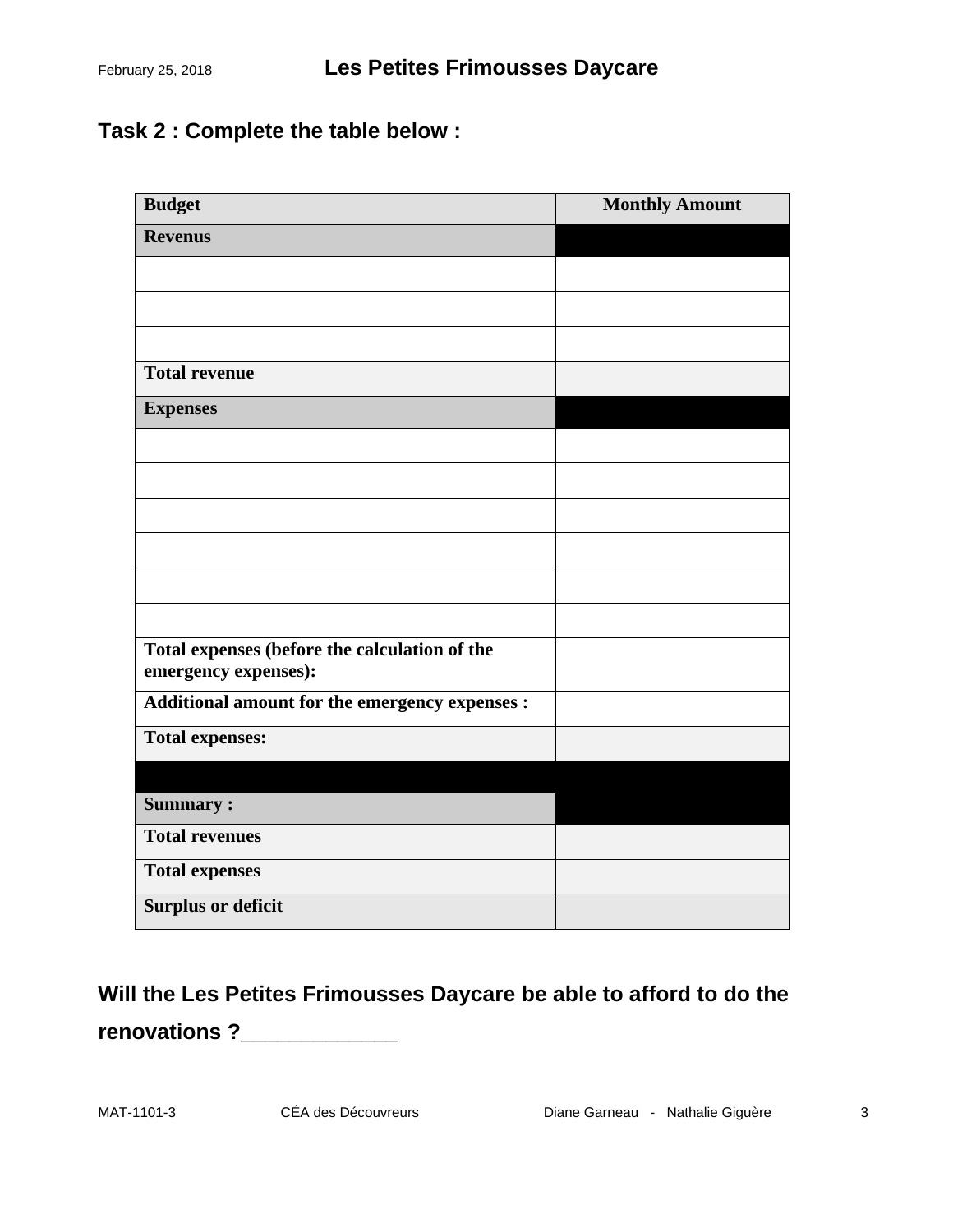## **Task 3 :**

**You must complete the form on the next page to show the gross salary, deductions and net salary of an employee of the daycare. Here is the information that you will need:**

- ❖ **Françoise Bambin is a daycare technician;**
- ❖ **His salary was paid on July 15, 2010, and this for the period from July 5, 2010 to July 11, 2010.**
- ❖ **You must deduct the following amounts :**
	- ➢ **17% of his gross salary for federal income tax;**
	- ➢ **16,2 % of his gross salary for provincial income tax;**
	- ➢ **0,5 % of his gross salary for Quebec Parental Insurance Plan;**
	- ➢ **1,4%of his gross salary for Employment Insurance;**
	- ➢ **4,5%of his gross salary for Quebec Pension Plan;**
	- ➢ **4 \$ of his gross salary for health insurance;**
	- ➢ **The tax on health insurance is 8,75 % on the amount of health insurance.**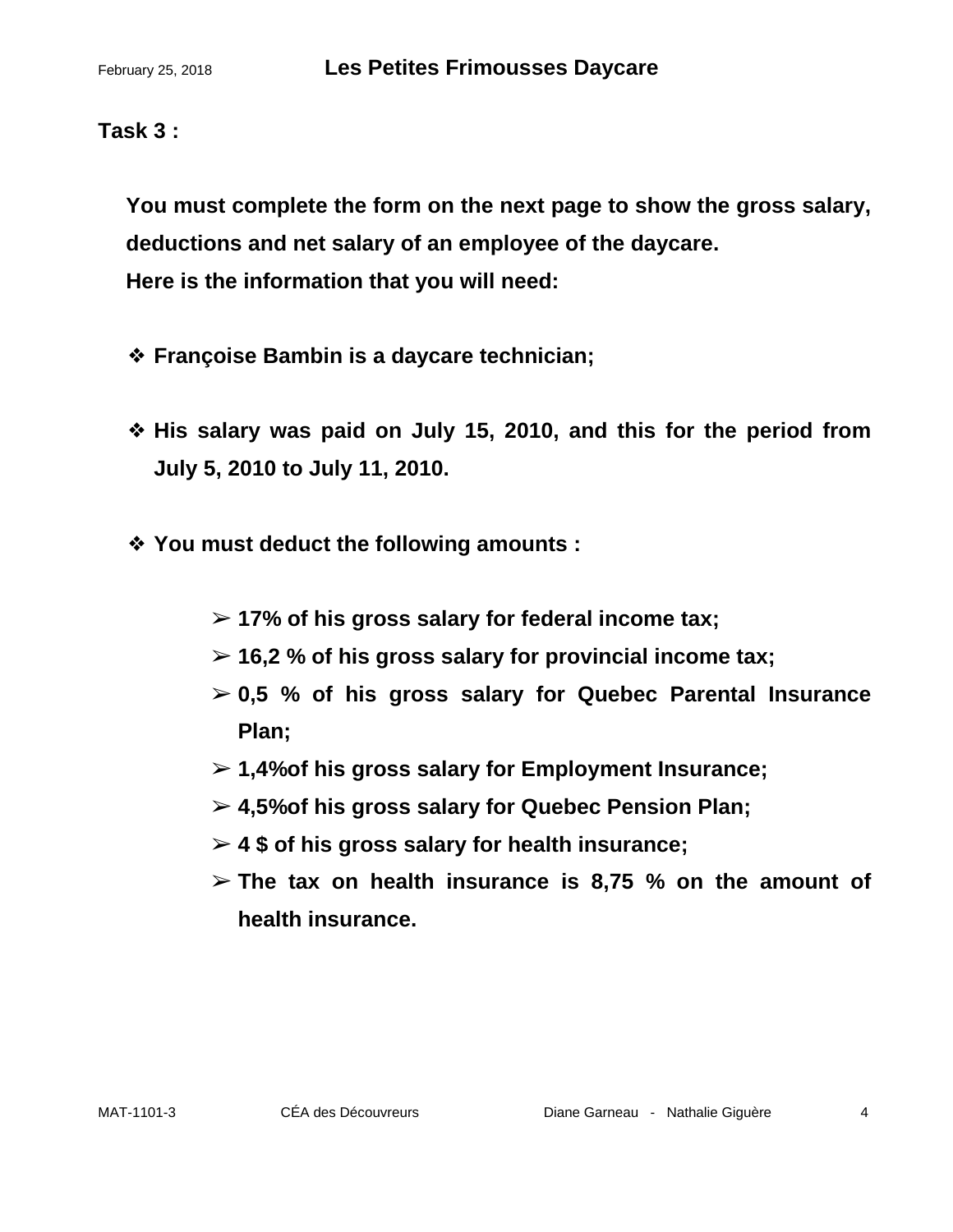February 25, 2018 **Les Petites Frimousses Daycare Task 3 Calculations:**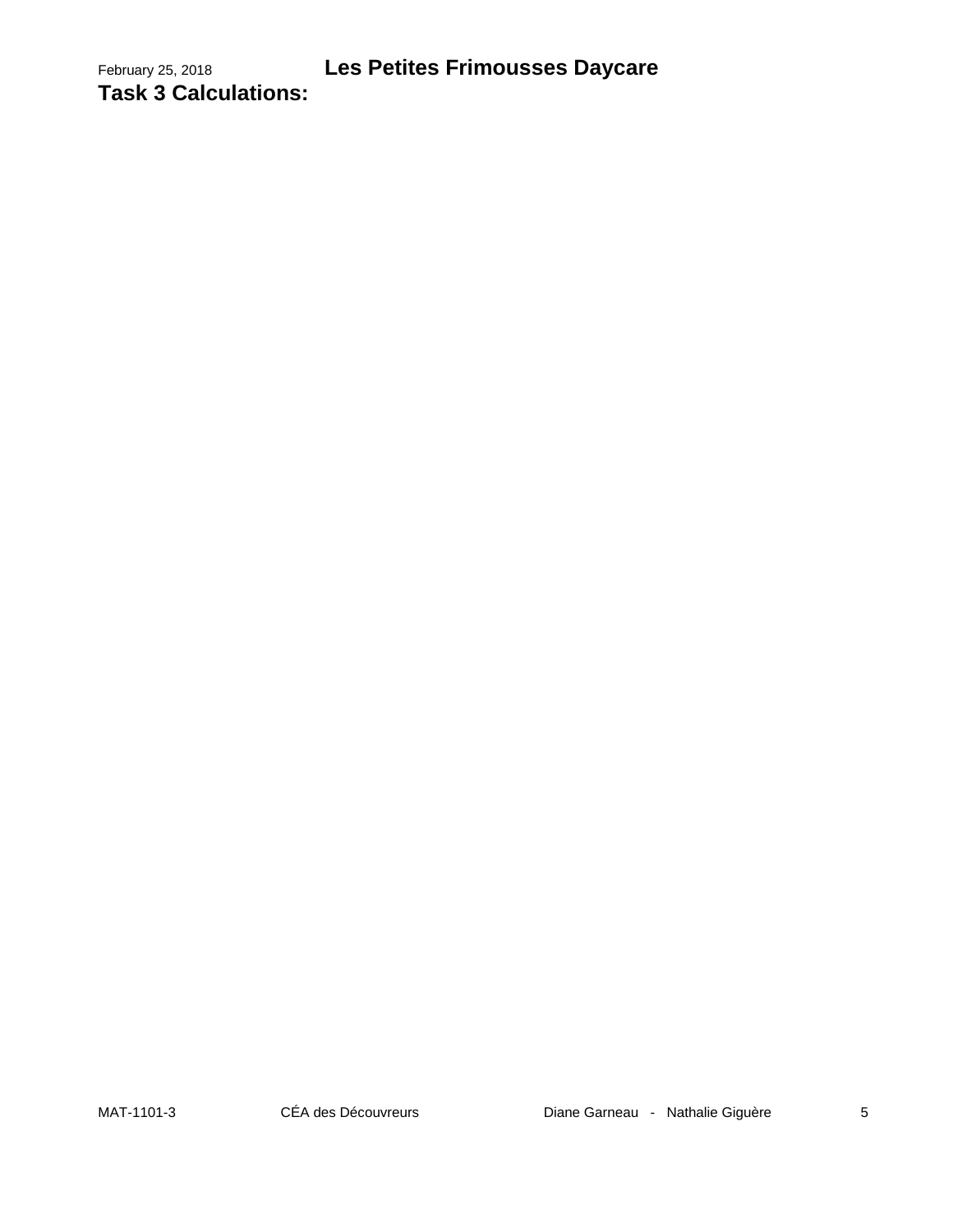# February 25, 2018 **Les Petites Frimousses Daycare**

| <b>IDENTIFICATION</b>                                      |                                       |                 |
|------------------------------------------------------------|---------------------------------------|-----------------|
| Employee's surname                                         | Employee's given name                 |                 |
| Employee's position                                        | Employer's name                       |                 |
|                                                            |                                       |                 |
| Date of payment                                            |                                       |                 |
| Work period corresponding to the payment<br>from I<br>to l |                                       |                 |
| <b>WAGES</b>                                               |                                       |                 |
| Hours remunerated at the regular rate                      | $\circ$<br>hourly rateoumber of hours | $\bullet$<br>\$ |
| Gross wage (wages + Indemnities)                           |                                       | $\bullet$       |
| <b>DEDUCTIONS</b>                                          |                                       |                 |
| Federal income tax                                         |                                       | \$              |
| Provincial income tax                                      |                                       | \$              |
| Québec Pension Plan (RRQ)                                  |                                       | \$              |
| Employment Insurance                                       |                                       | \$              |
| Québec Parental Insurance Plan (RQAP)                      |                                       | \$              |
| Registered Retirement Savings Plan (RRSP)                  |                                       | \$              |
| Group insurance plan                                       |                                       |                 |
| - health insurance                                         |                                       |                 |
| - short-term and long-term disability insurance            |                                       |                 |
| - life insurance                                           |                                       |                 |
| - tax on insurance                                         |                                       |                 |
| Charitable donations                                       |                                       | Ś               |
| Other deductions (specify                                  |                                       | \$              |
| <b>Total deductions</b>                                    |                                       | Θ<br>\$         |
| Net wages (gross wages - deductions)                       |                                       | $\bullet$       |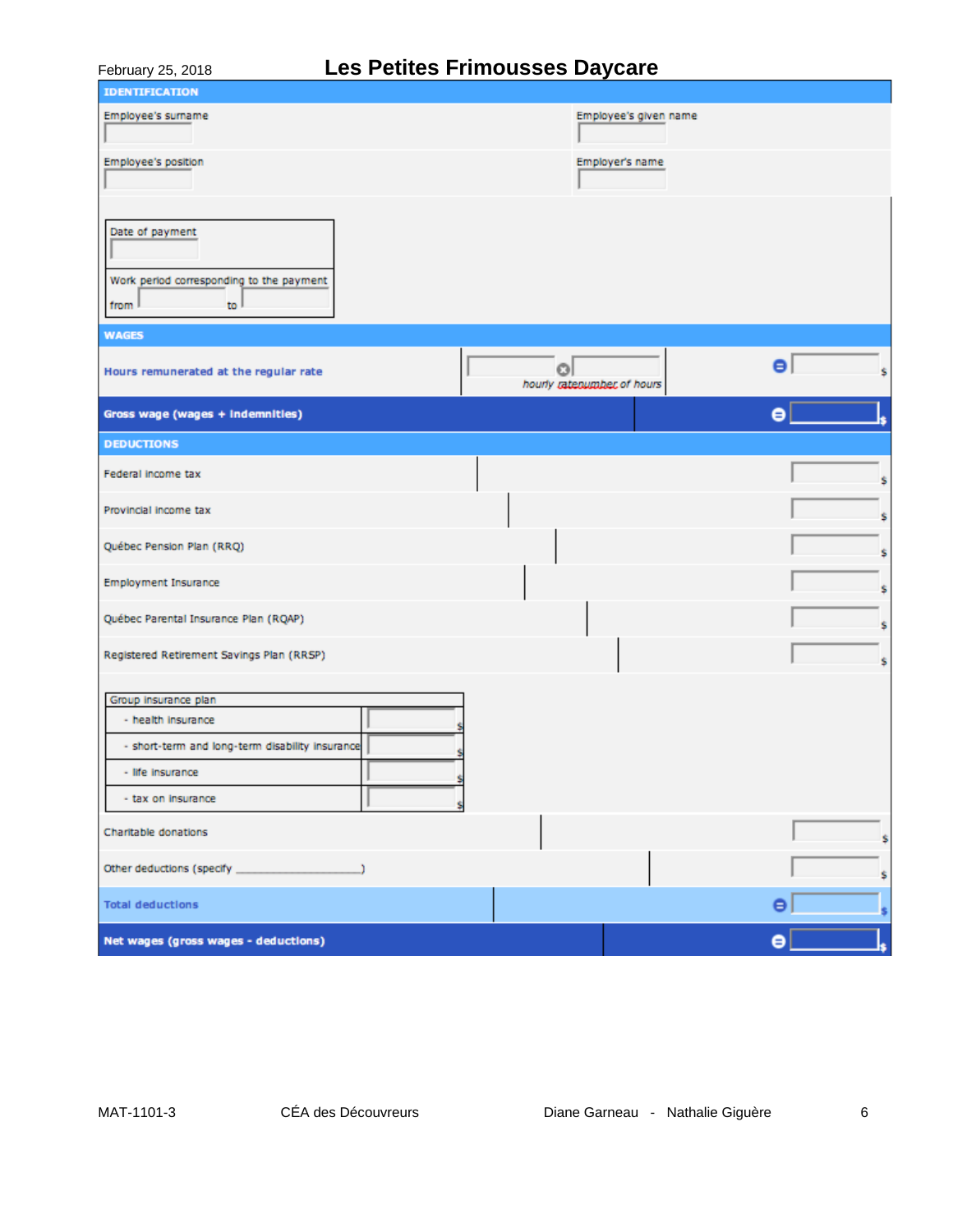**Task 4 :**

**The budget calculation shows that the daycare center can afford the estimated cost of the renovations (\$ 7500). Now a supplier must be selected for the purchase of the patio door, the fencing and the roof repair.**

**To make the most economical choice, you must look at the information from different suppliers and calculate the cost for each, showing all the steps involved.**

## **The fencing :**

*Machinchouette clôture inc***. : the cost is \$ 1 130 plus tax. They offer a 25% discount on the cost and there is a 300 \$ installation fee which is not taxable.**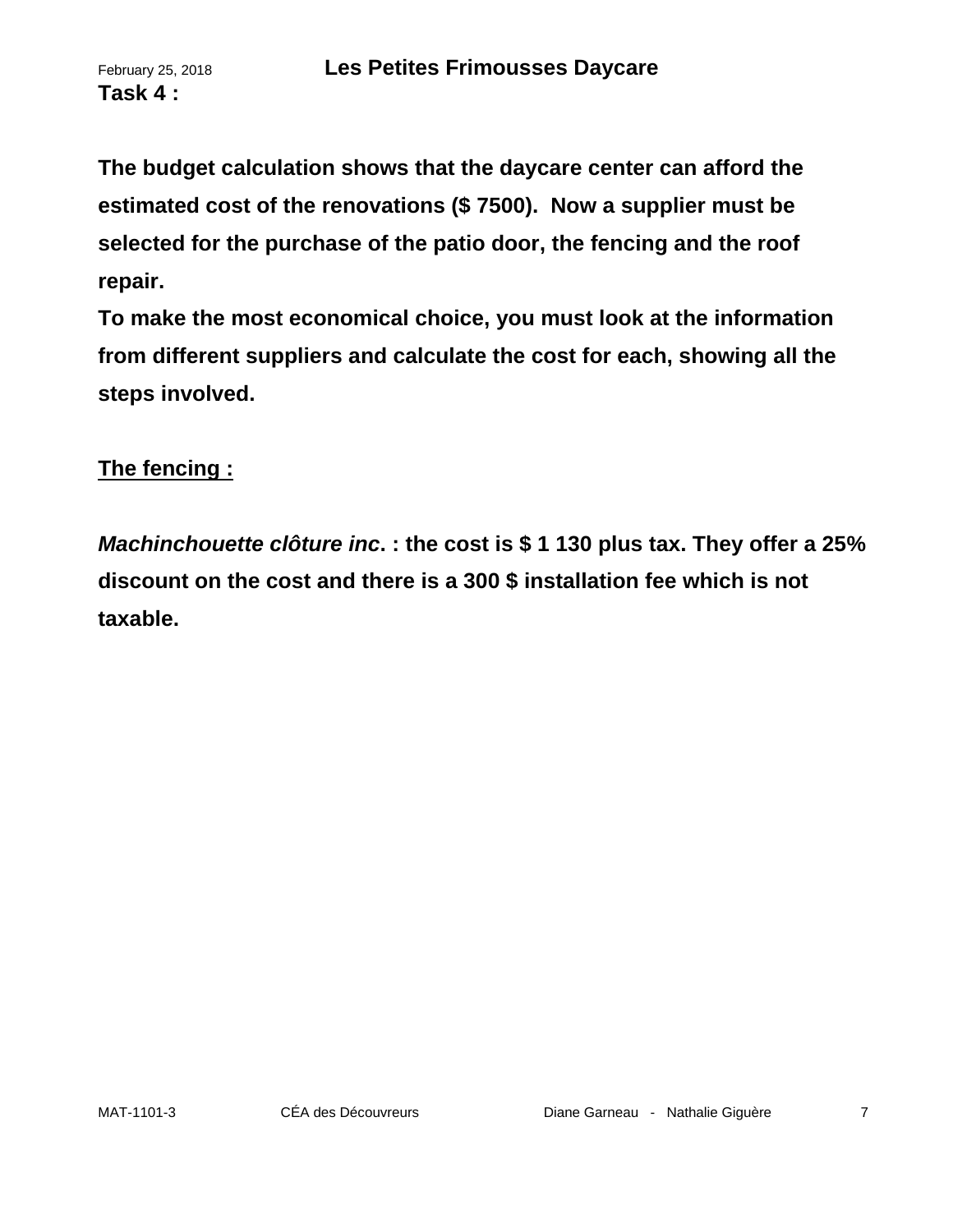February 25, 2018 **Les Petites Frimousses Daycare Chez** *Clôture Brin d'amour enr***. : the cost is 1 050 \$ plus tax, installation is included.** 

**The patio door :**

*Les vitres Claire inc***. : the cost is \$ 1 599 plus tax, installation included.**  *Les vitres Claire inc***. offers a 15% discount.**

*Les fenêtres de l'avenir enr***. : the cost is \$ 965,99 plus tax, plus a \$ 400**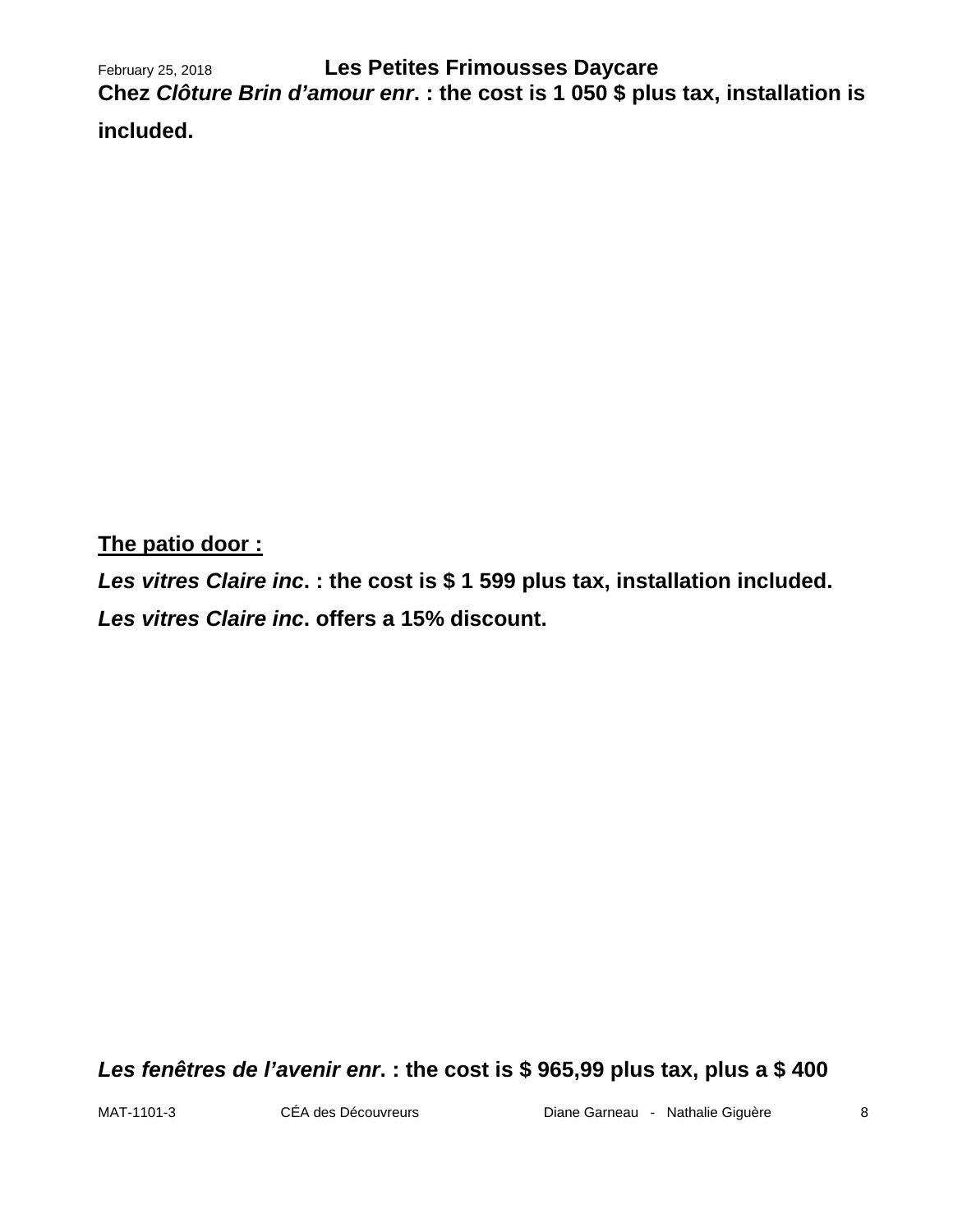February 25, 2018 **Les Petites Frimousses Daycare non taxable installation fee.** 

**Repairing the roof :**

*Les toits modernes* **: The cost is \$ 4 700, everything included and there is an additional 10% discount.**

*Toiture aubaine inc.* **: The cost is \$ 4 599, installation is included and the company will pay the QST.**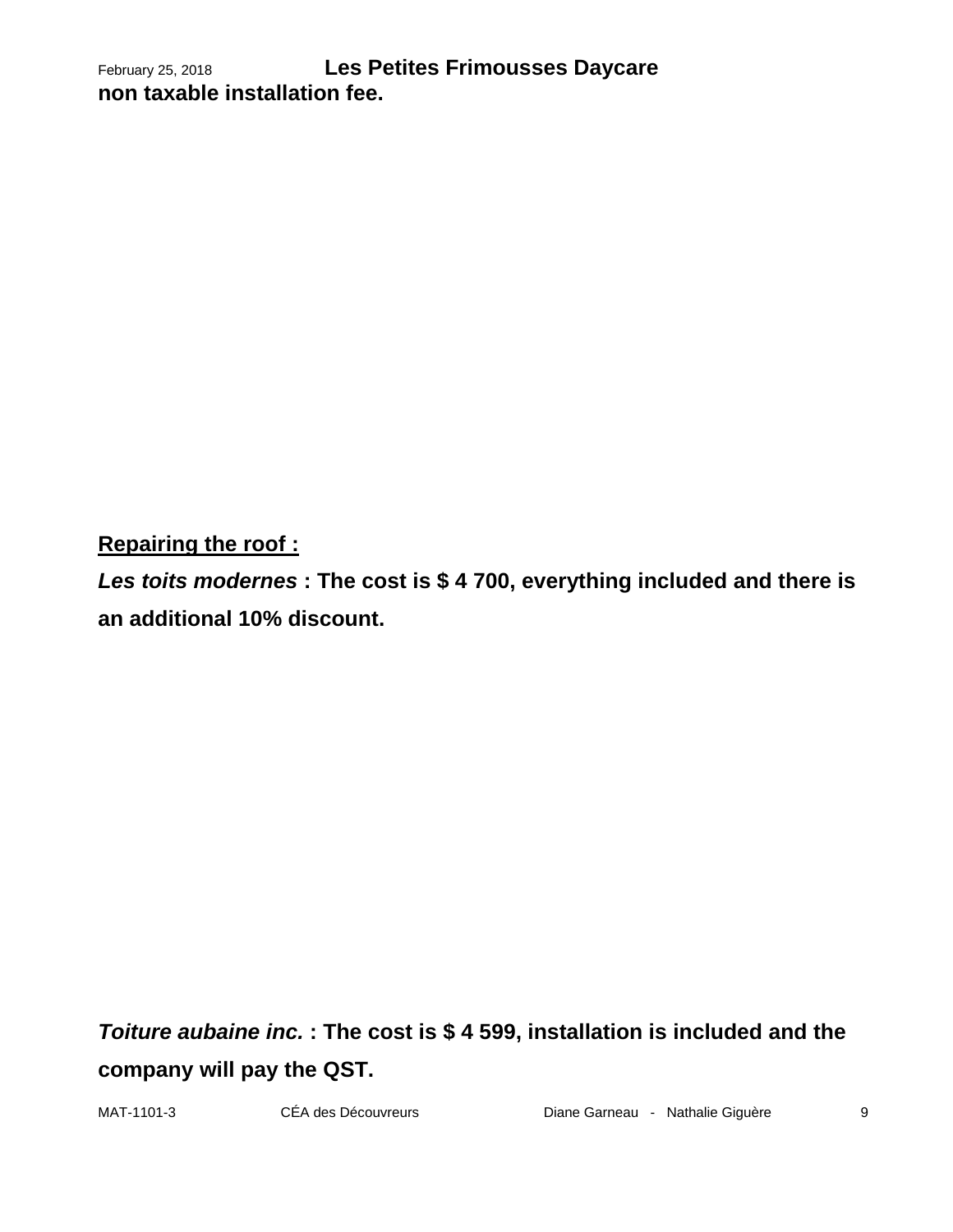**Complete the table below. Make sure that you make the best choice.**

| The best choice for                     | The best choice for | The best choice for |  |
|-----------------------------------------|---------------------|---------------------|--|
| the fencing                             | the patio door      | the roof repair     |  |
| <b>Company name</b>                     | <b>Company name</b> | <b>Company name</b> |  |
| <b>Total Cost</b>                       | <b>Total Cost</b>   | <b>Total Cost</b>   |  |
| Total Cost for all the work to be done: |                     |                     |  |

**Task 5 : A Visit to the ZOO** 

**When an outing is organised, government regulations require that there is** 

MAT-1101-3 CÉA des Découvreurs Diane Garneau - Nathalie Giguère 10 **1 adult for every 8 children. Knowing that there are 72 children enrolled**